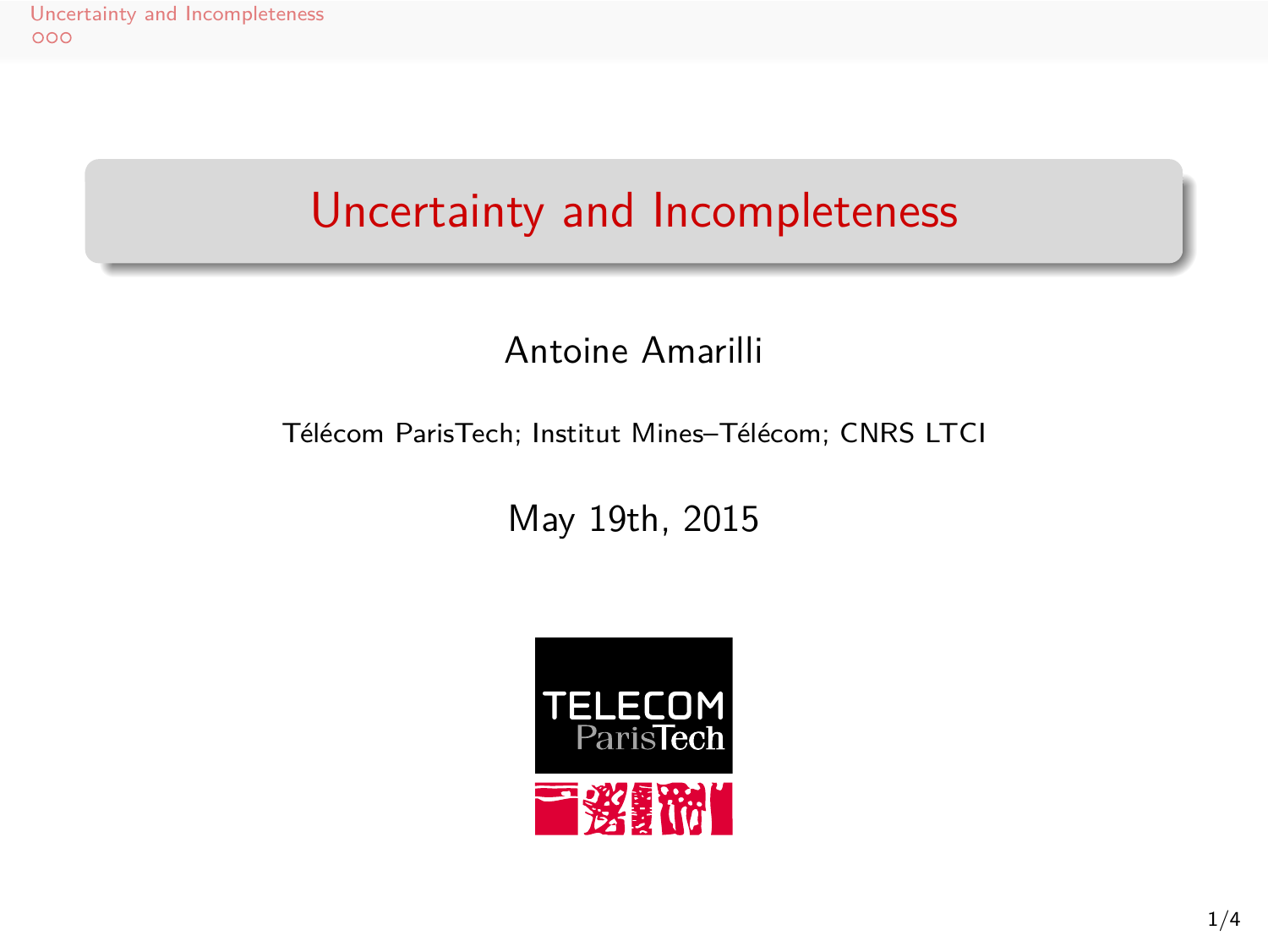Uncertainty and Incompleteness<br>  $\bullet$ 00

Motivation

- Traditional data management: data is correct and complete
- How realistic is this?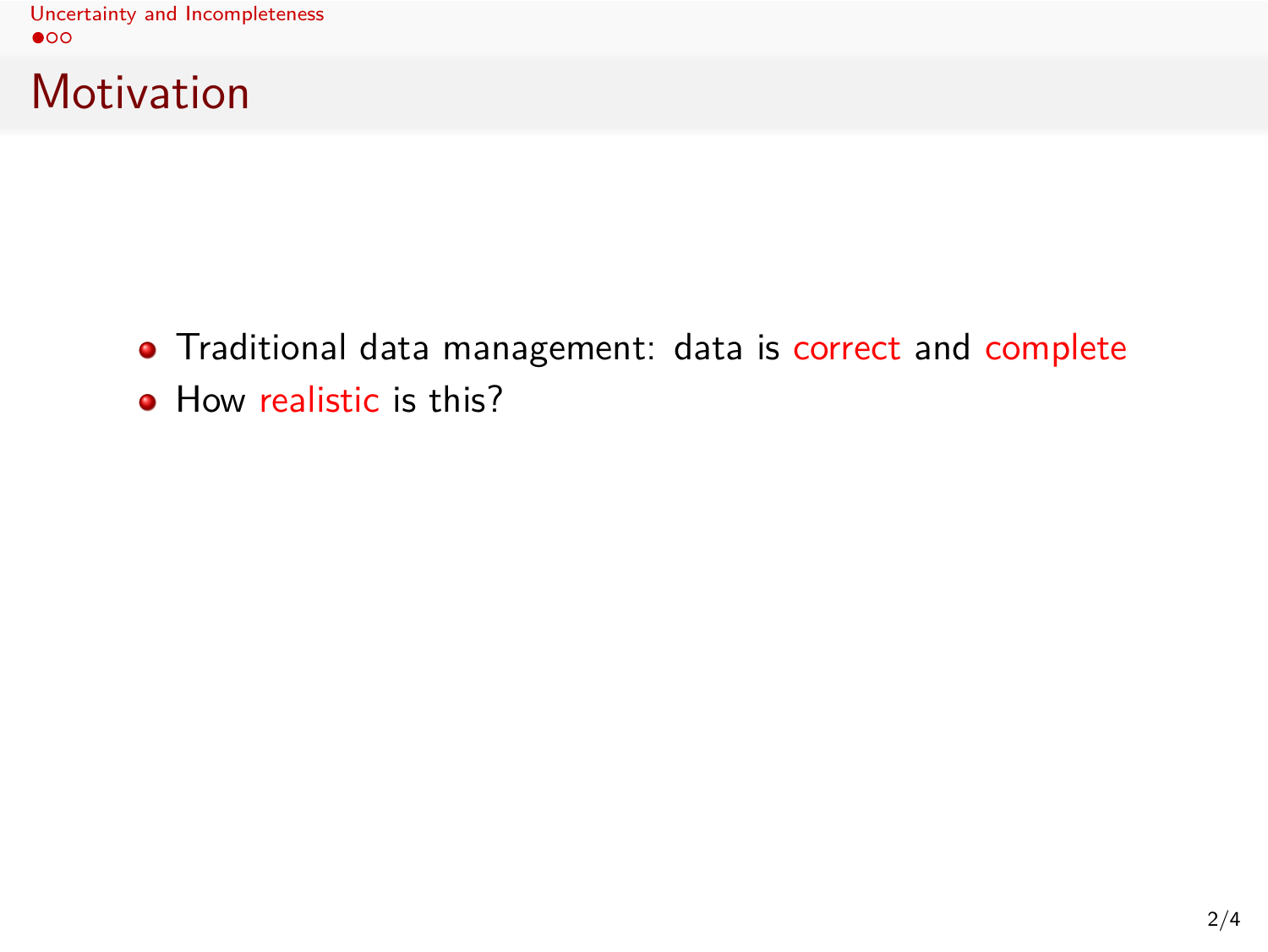Uncertainty and Incompleteness<br> $\bullet$ 00

**Motivation** 

- Traditional data management: data is correct and complete
- How realistic is this?
	- Noisy extractors
	- Untrustworthy contributors
	- Crappy crowd answers
	- Non-exhaustive sources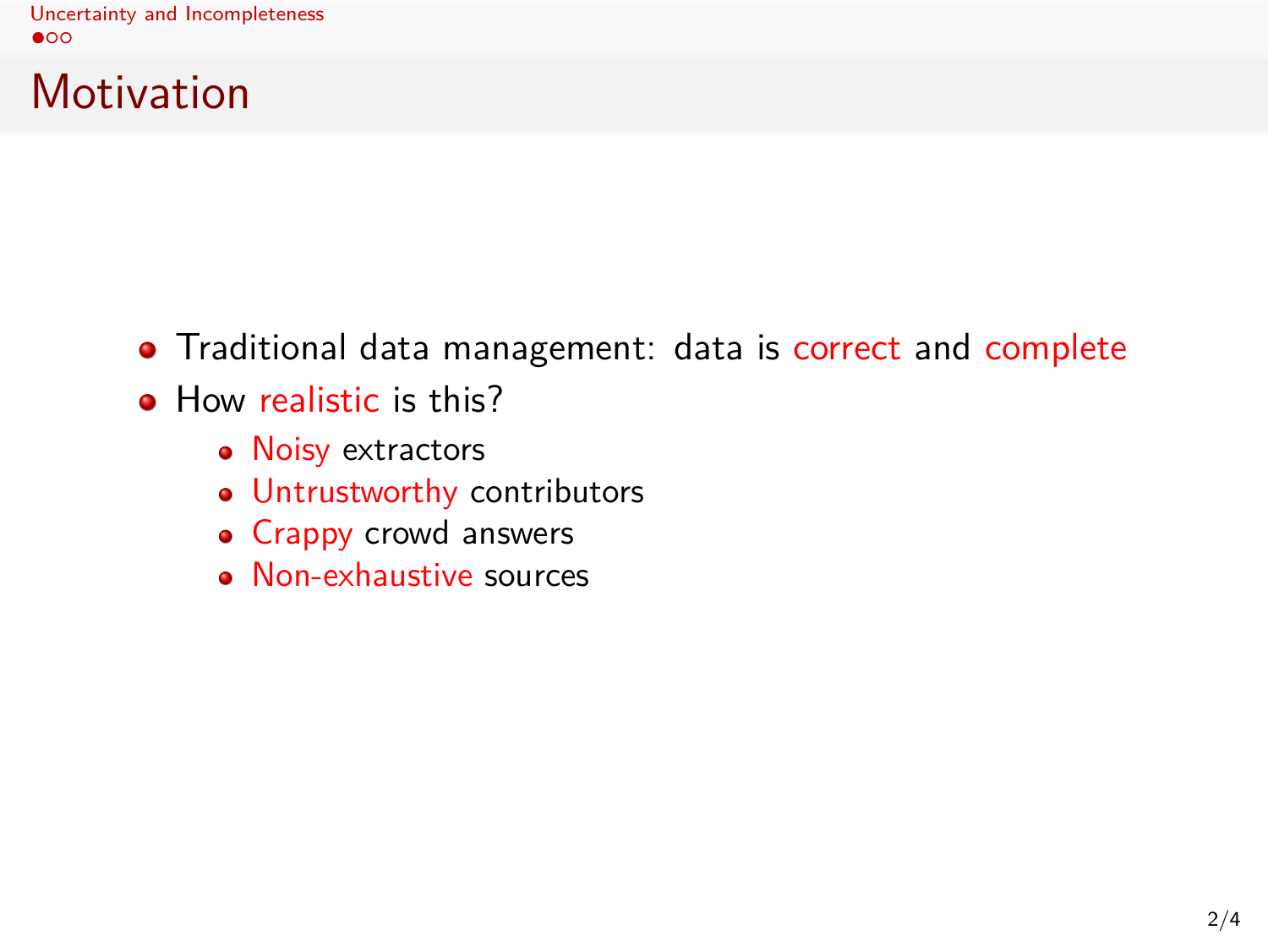Uncertainty and Incompleteness<br>  $\bullet$ <sup>OO</sup>

Motivation

- Traditional data management: data is correct and complete
- How realistic is this?
	- Noisy extractors
	- Untrustworthy contributors
	- Crappy crowd answers
	- Non-exhaustive sources
- *→* How to adapt to uncertain and incomplete data?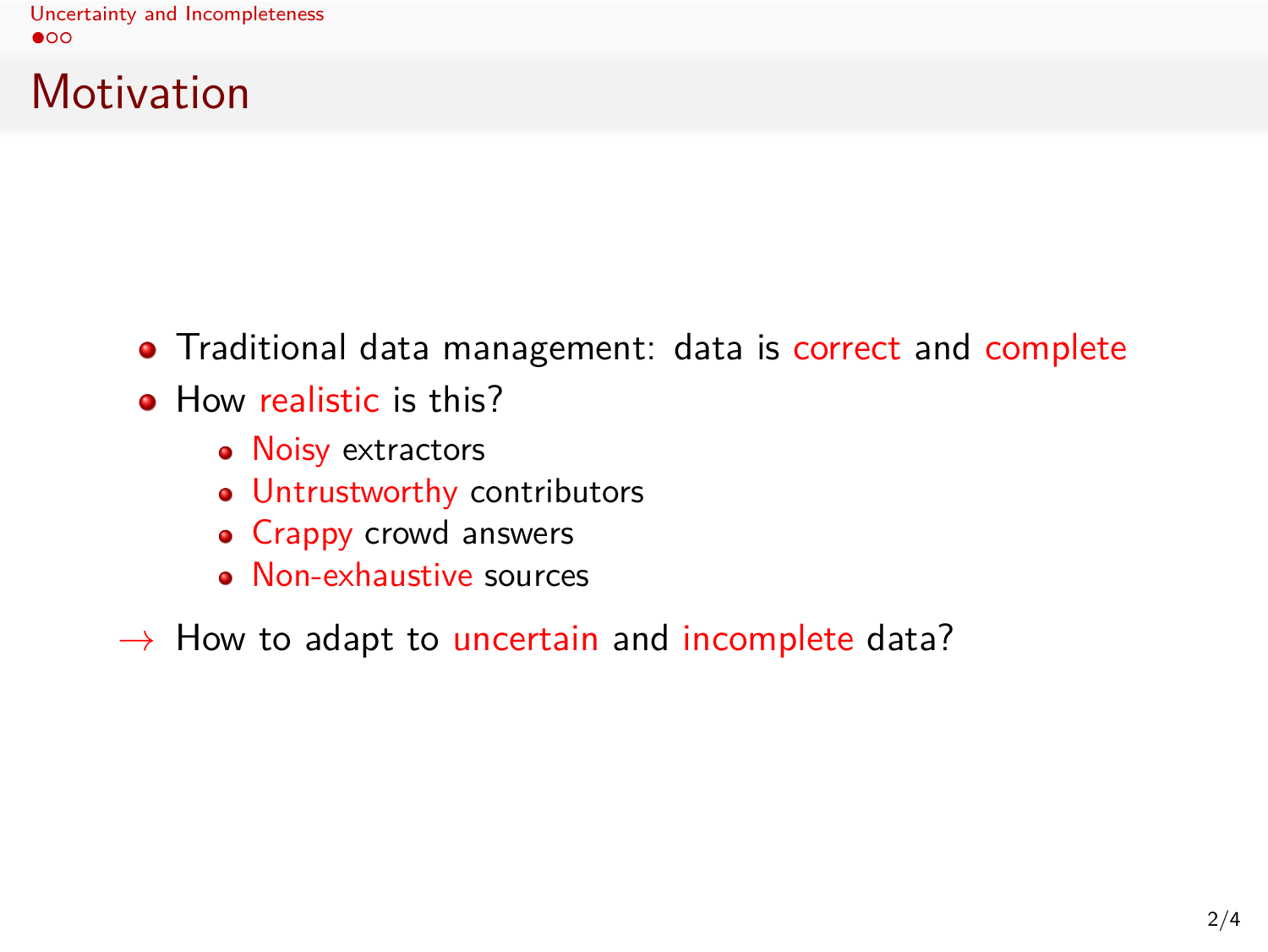- The truth is a subset of our database
- Find out in which cases our query holds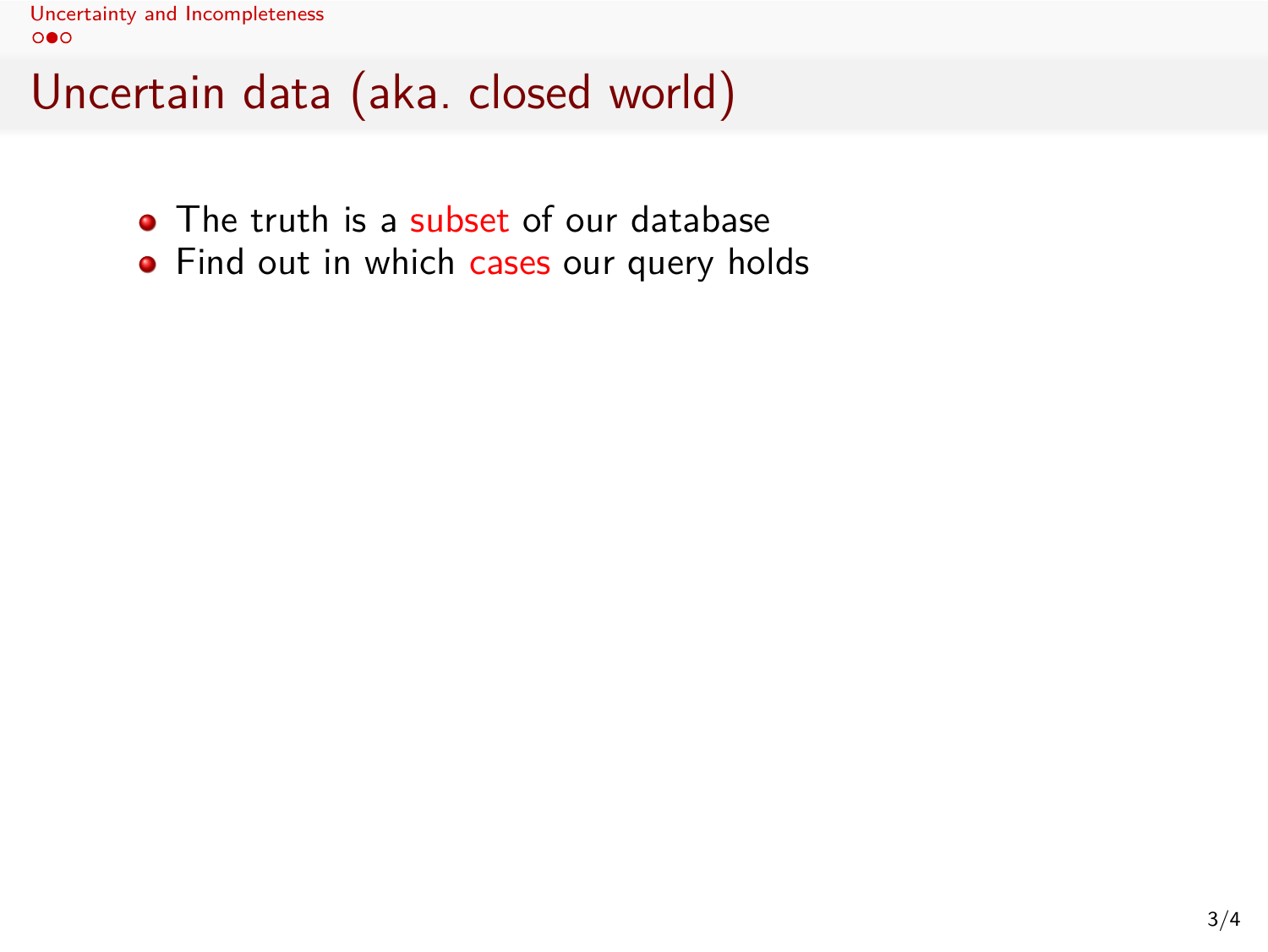- The truth is a subset of our database
- Find out in which cases our query holds *→* Provenance!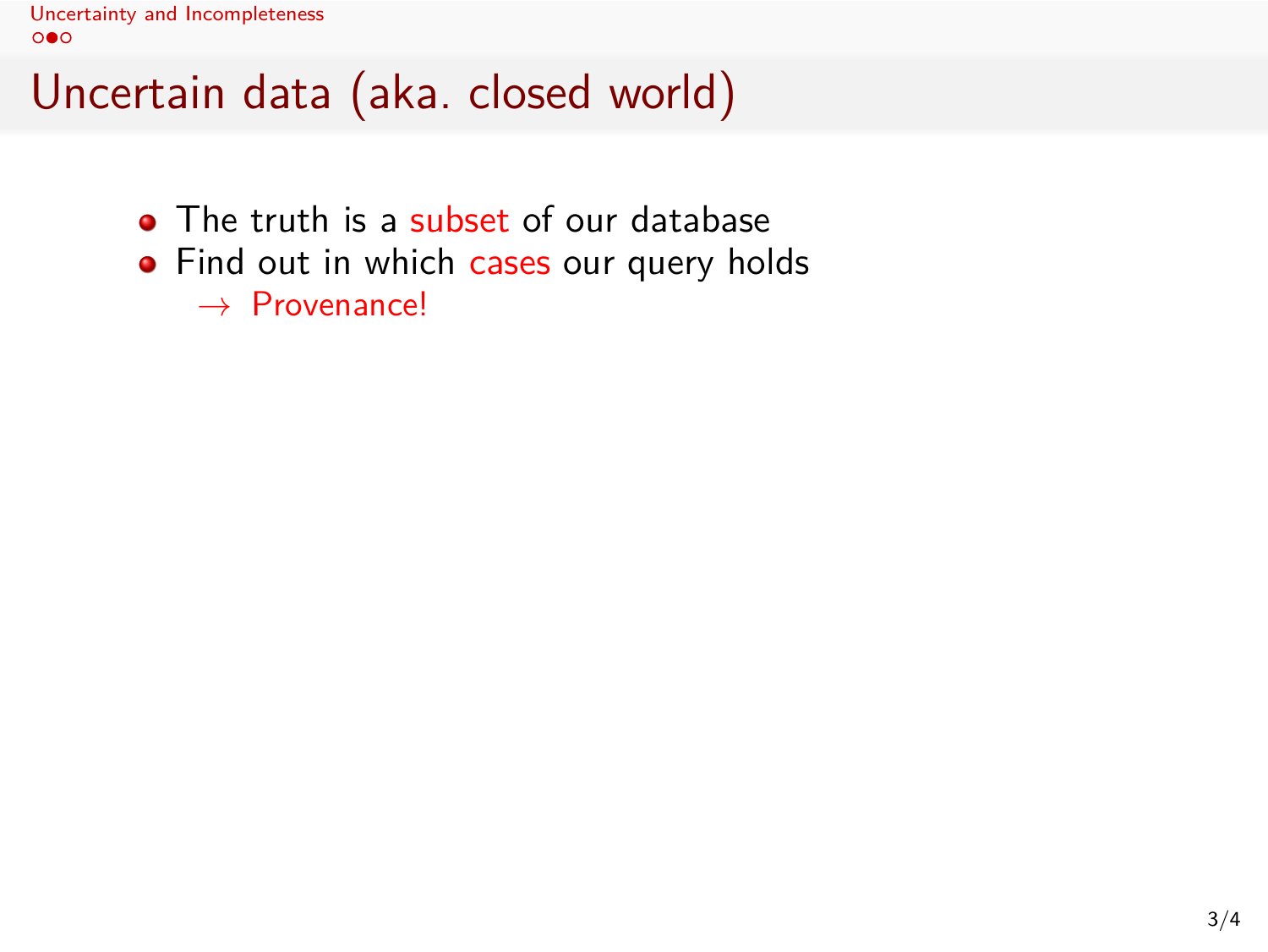- The truth is a subset of our database
- Find out in which cases our query holds *→* Provenance!
- Quantitative models: probabilities on the database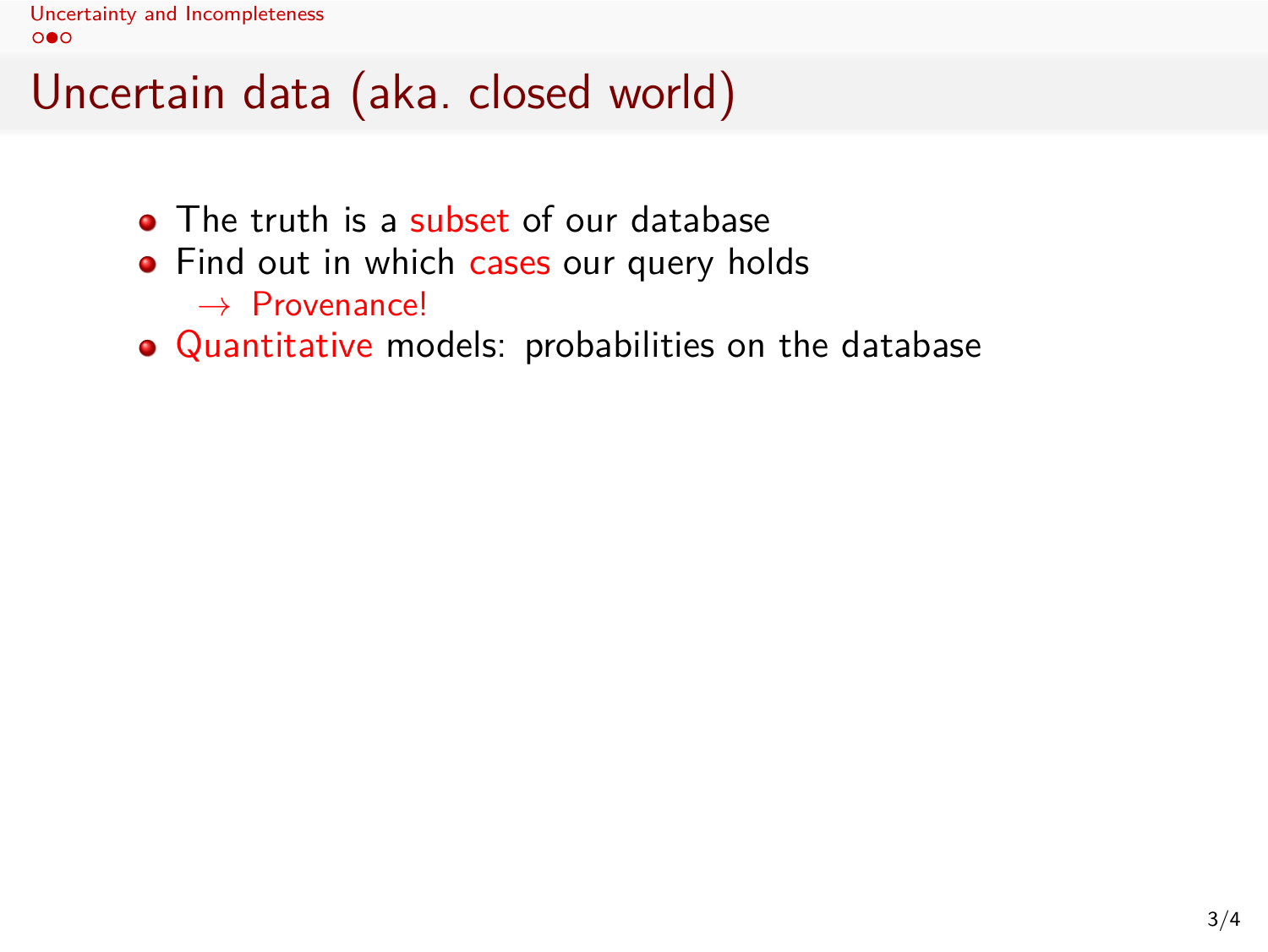- The truth is a subset of our database
- Find out in which cases our query holds *→* Provenance!
- Quantitative models: probabilities on the database
	- *→* #P-hardness lurks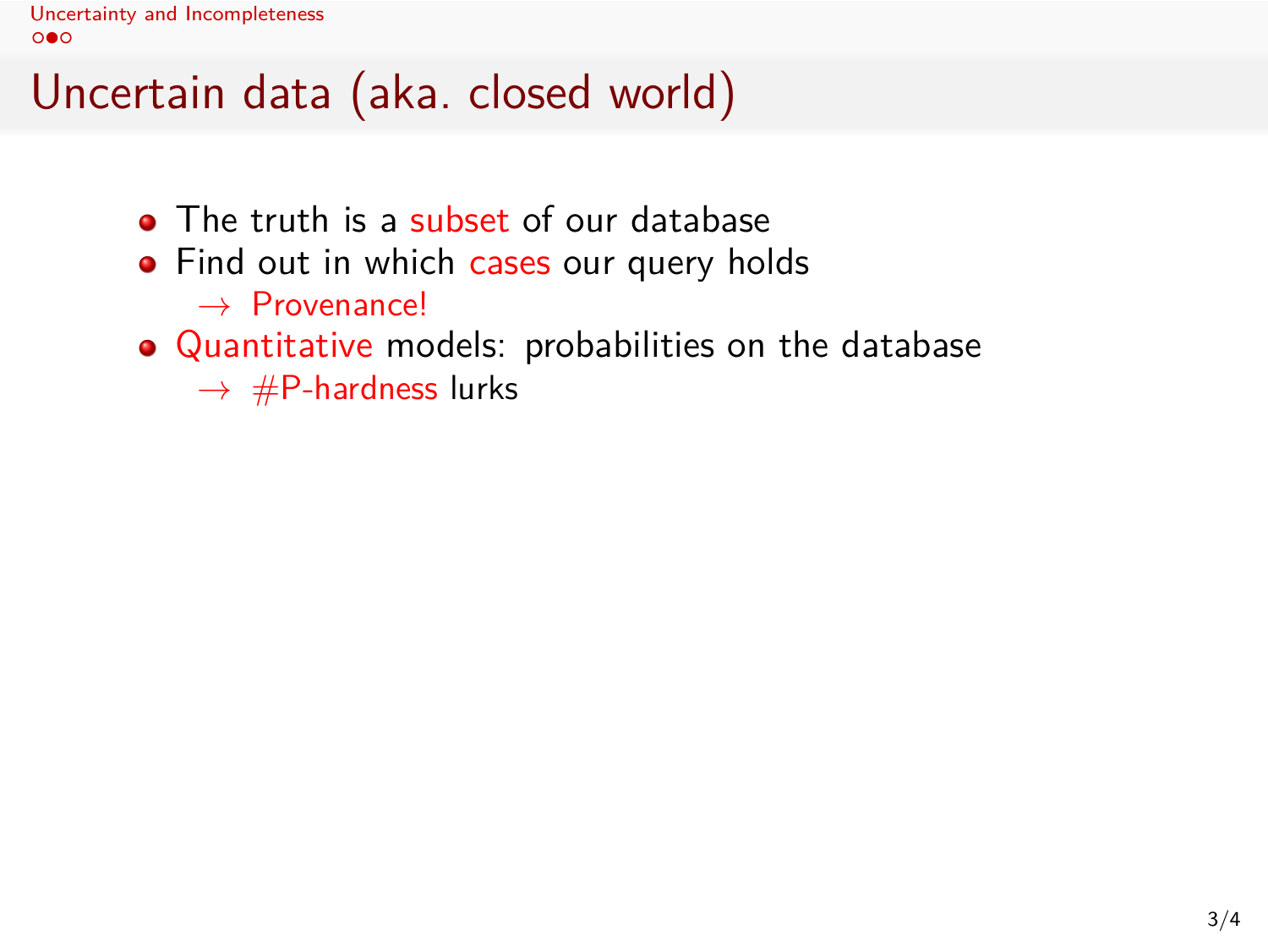- The truth is a subset of our database
- Find out in which cases our query holds *→* Provenance!
- Quantitative models: probabilities on the database *→* #P-hardness lurks
- *→* Our idea: show tractability for restricted databases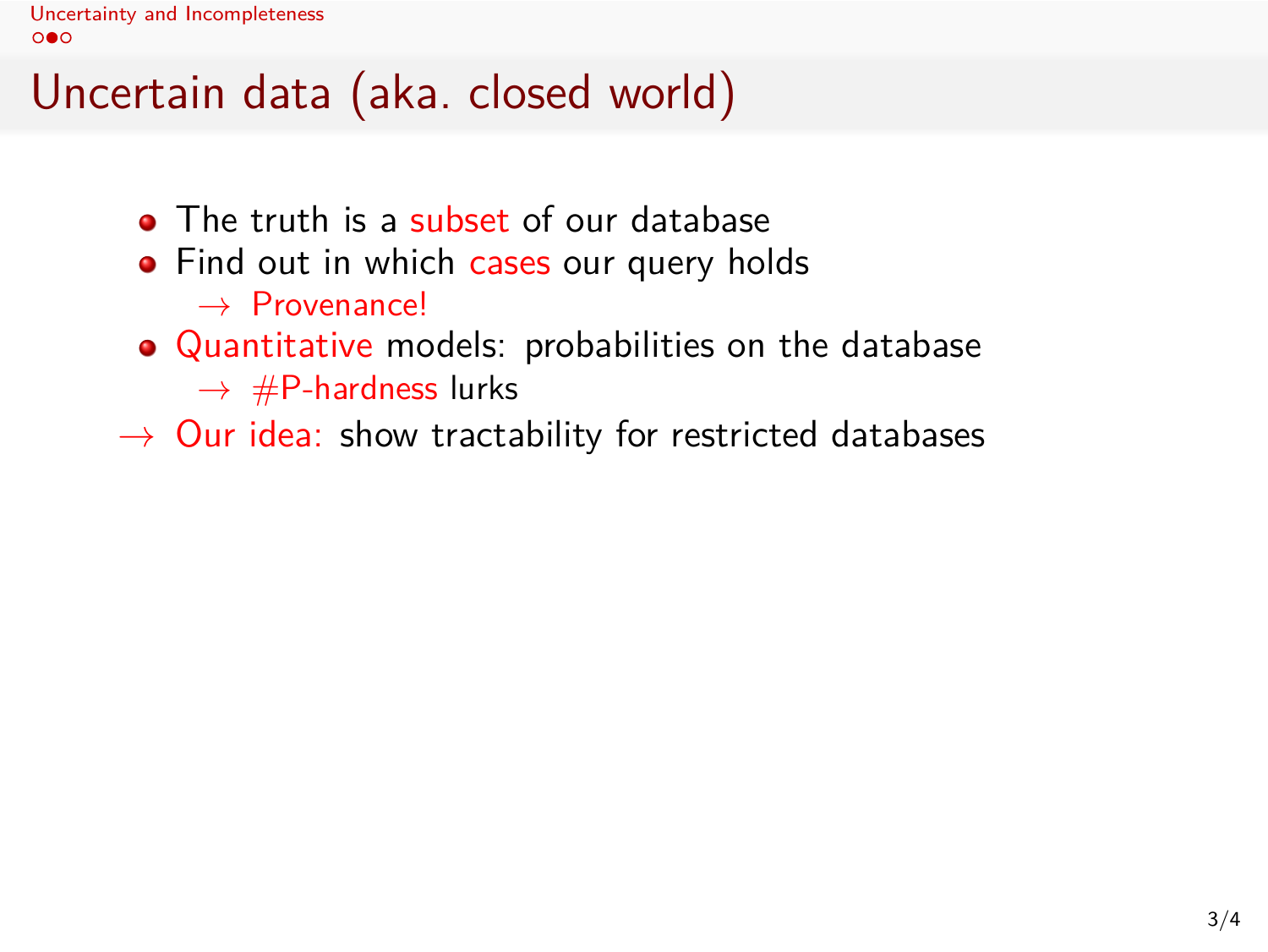### Uncertain data (aka. closed world)

- The truth is a subset of our database
- Find out in which cases our query holds *→* Provenance!
- Quantitative models: probabilities on the database *→* #P-hardness lurks
- *→* Our idea: show tractability for restricted databases

#### Provenance Circuits for Trees and Treelike Instances

Antoine Amarilli<sup>1</sup>, Pierre Bourhis<sup>2</sup>, and Pierre Senellart<sup>1,3</sup>

<sup>1</sup> Institut Mines-Télécom; Télécom ParisTech; CNRS LTCI first.last@telecom-paristech.fr <sup>2</sup> CNRS CRIStAL; Université Lille 1; INRIA Lille pierre.bourhis@univ-lille1.fr

<sup>3</sup> National University of Singapore; CNRS IPAL

Abstract. Query evaluation in monadic second-order logic is known to be tractable on trees and treelike instances, even though it is hard for arbitrary instances. This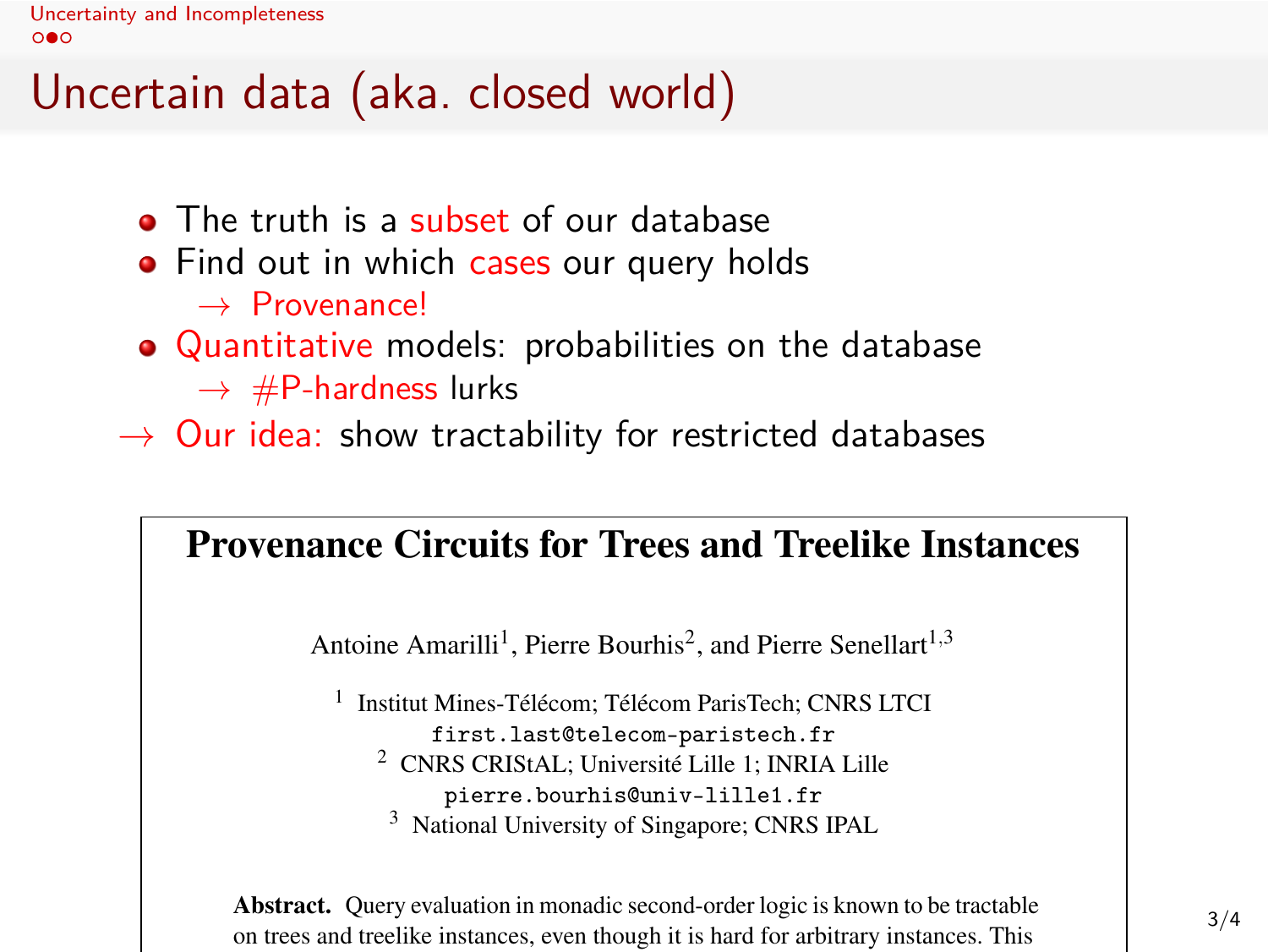- The truth is a superset of our database
- Harder to formalize...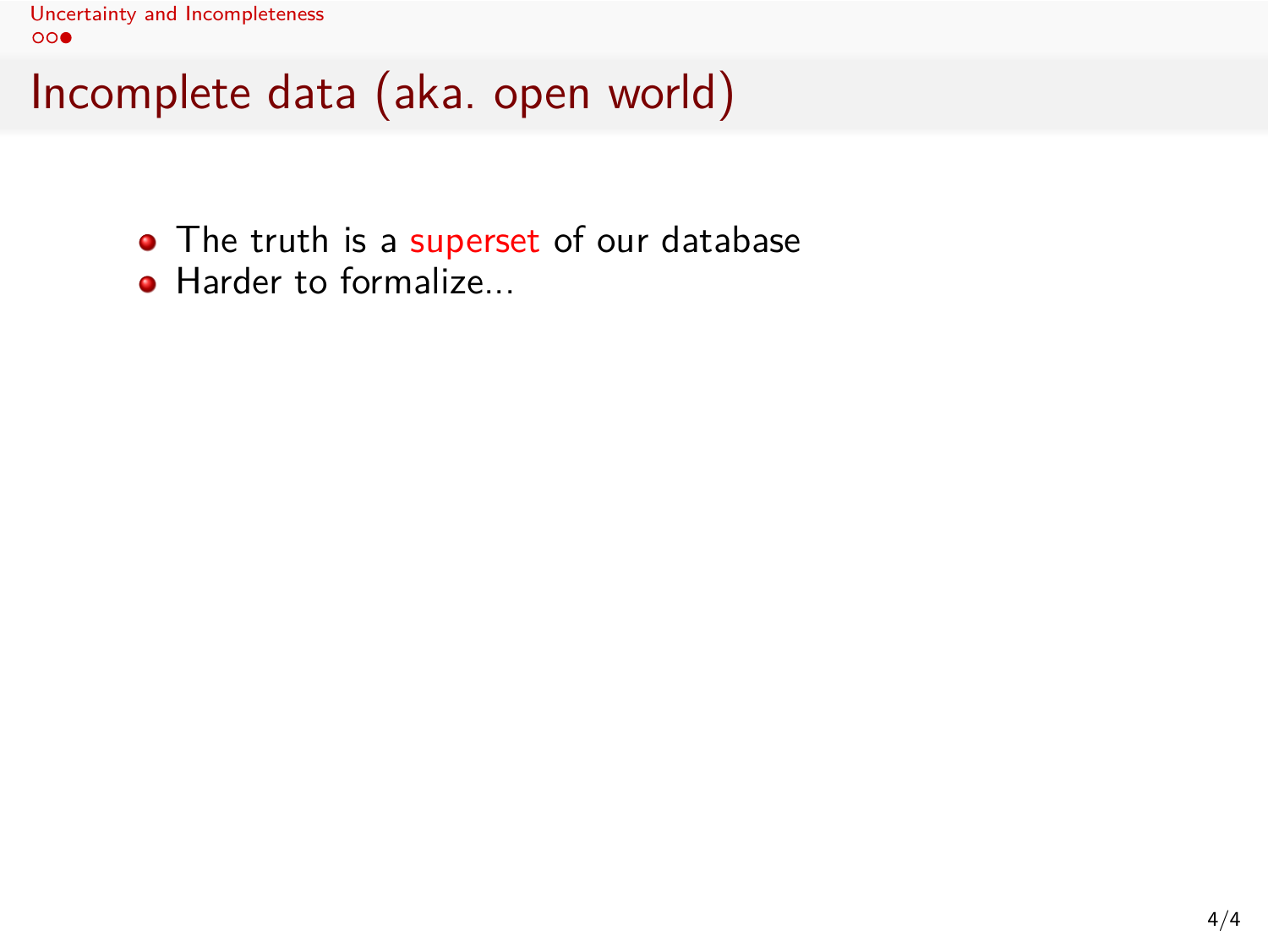Uncertainty and Incompleteness<br>  $\overline{\text{oo}}$ 

- The truth is a superset of our database
- Harder to formalize...
	- *→* Impose logical constraints
	- *→* Ask whether the query is certain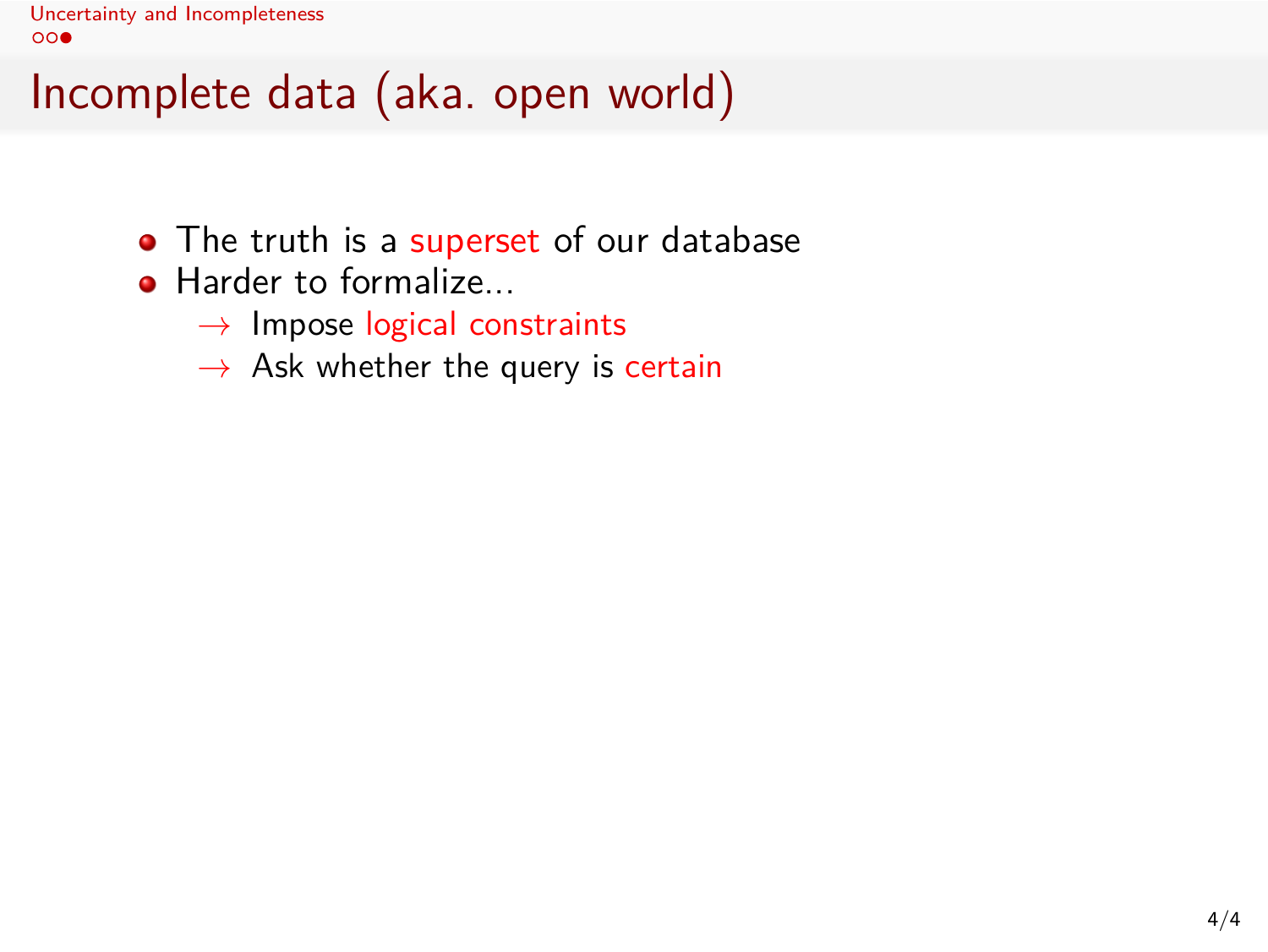- The truth is a superset of our database
- Harder to formalize...
	- *→* Impose logical constraints
	- *→* Ask whether the query is certain
- *→* Idea 1: combine existing approaches (description logics, existential rules)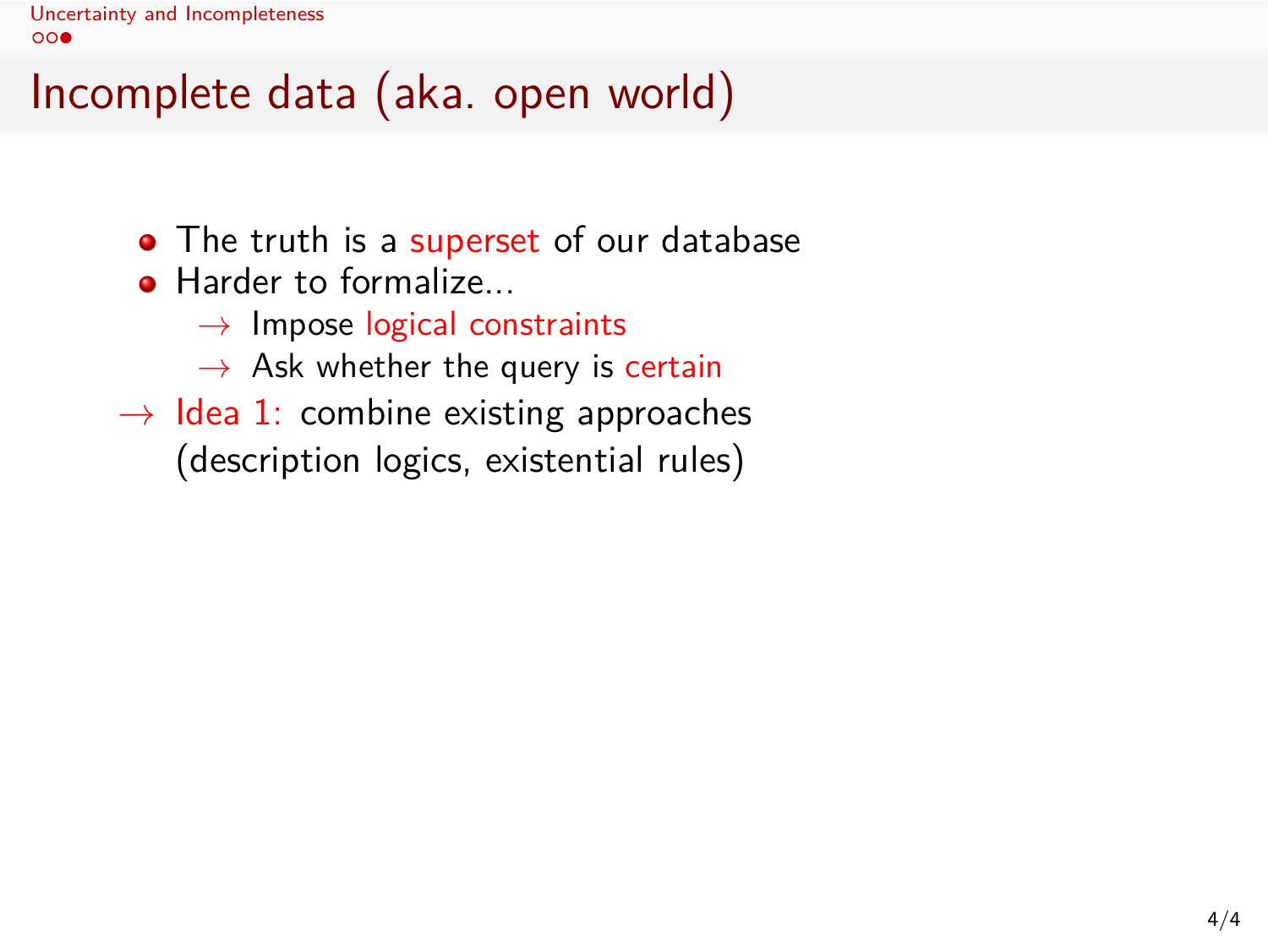- The truth is a superset of our database
- Harder to formalize...
	- *→* Impose logical constraints
	- *→* Ask whether the query is certain
- *→* Idea 1: combine existing approaches (description logics, existential rules)
- *→* Idea 2: what about assuming finiteness?